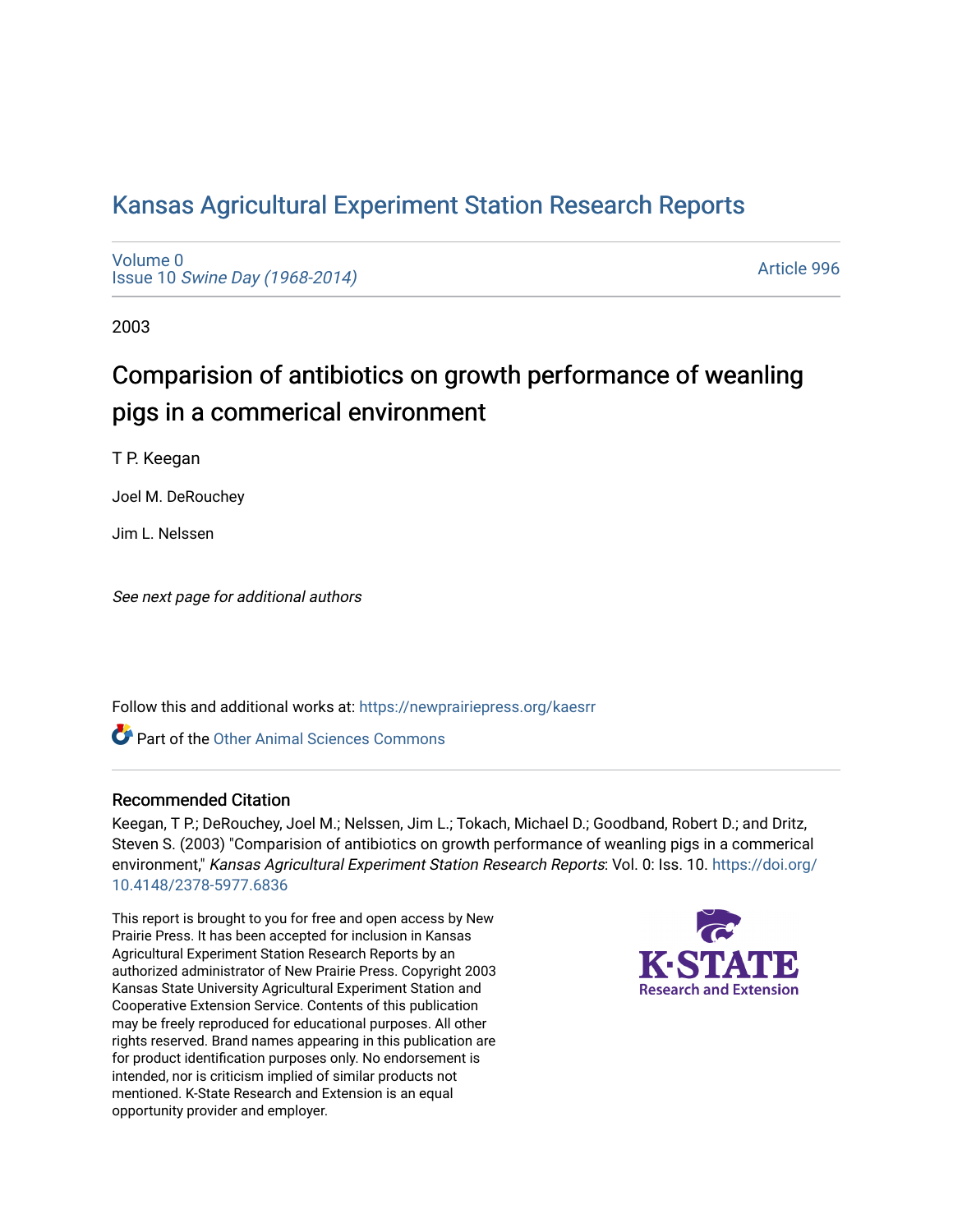# Comparision of antibiotics on growth performance of weanling pigs in a commerical environment

# **Abstract**

A total of 320 weanling pigs (10.7 lb and 14  $\hat{A}$  3 d of age, PIC) was used to determine the effects of antibiotics and an antibiotic alternative on nursery pig performance. Pigs were fed one of 5 experimental diets: 1) control with no antimicrobials; 2) carbadox (50 g/ton); 3) Denagard/CTC (35 g/ton Denagardâ, $\hat{c}$ , 400 g/ton Chlortetracycline); 4) Neo-Terramycin® (140 g/ton Neomycin Sulfate, 140 g/ton Oxytetracycline HCl); 5) Bio Mos (0.3%, mannanoligosaccharide). Overall (d 0 to 31 post-weaning), pigs fed the diet containing Denagard/CTC had the greatest (P<0.05) ADG and ADFI compared to pigs fed all other treatment diets. Pigs fed the diet containing Neo-Terramycin had greater (P<0.05) ADG compared to pigs fed the control diet or diets containing Carbadox or Bio Mos. In addition, pigs fed the diet containing Neo-Terramycin had greater (P<0.05) ADFI compared to pigs fed the control diet or the diet containing Bio Mos. In conclusion, the addition of carbadox and Bio Mos did not result in improved growth performance compared to pigs fed the control diet. However, improvements were seen in average daily gain and daily feed intake with the addition of Denagard/CTC and Neo-Terramycin. Commercial operations need to determine which feed additives improve nursery pig performance in their individual production systems.; Swine Day, 2003, Kansas State University, Manhattan, KS, 2003

## Keywords

Swine day, 2003; Report of progress (Kansas State University. Agricultural Experiment Station and Cooperative Extension Service); 920; Kansas Agricultural Experiment Station contribution; no. 04-120-S; Nursery pig; Antibiotics; Feed Additive; Swine

# Creative Commons License



This work is licensed under a [Creative Commons Attribution 4.0 License](https://creativecommons.org/licenses/by/4.0/).

# Authors

T P. Keegan, Joel M. DeRouchey, Jim L. Nelssen, Michael D. Tokach, Robert D. Goodband, and Steven S. Dritz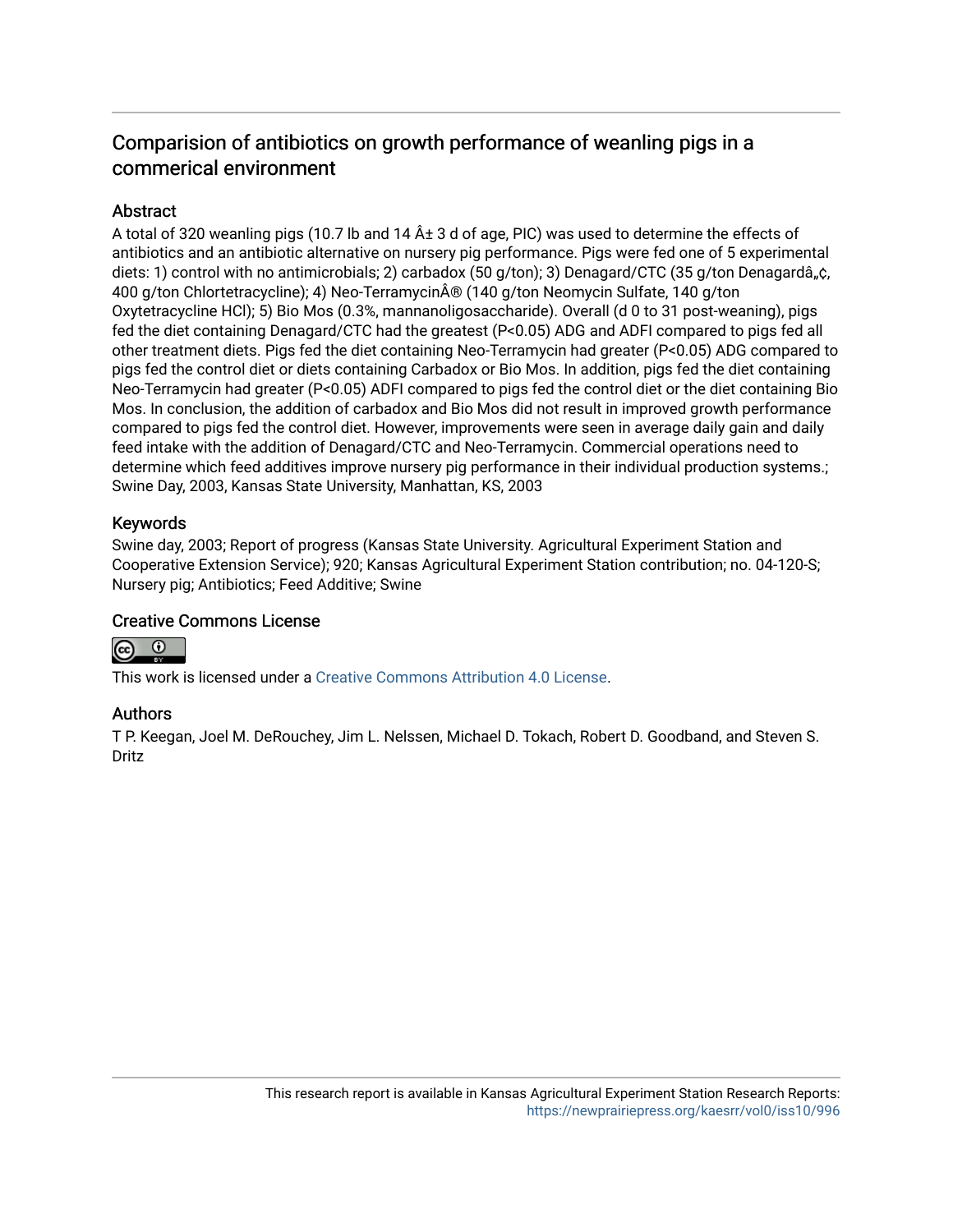## **COMPARISION OF ANTIBIOTICS ON GROWTH PERFORMANCE OF WEANLING PIGS IN A COMMERICAL ENVIRONMENT<sup>1</sup>**

*T.P. Keegan, J.M. DeRouchey, J.L Nelssen, M.D. Tokach, R.D. Goodband, and S.S. Dritz<sup>2</sup>*

#### **Summary**

 A total of 320 weanling pigs (10.7 lb and  $14 \pm 3$  d of age, PIC) was used to determine the effects of antibiotics and an antibiotic alternative on nursery pig performance. Pigs were fed one of 5 experimental diets: 1) control with no antimicrobials; 2) carbadox (50 g/ton); 3) Denagard/CTC (35 g/ton Denagard™, 400 g/ton Chlortetracycline); 4) Neo-Terramycin® (140 g/ton Neomycin Sulfate, 140 g/ton Oxytetracycline HCl); 5) Bio Mos (0.3%, mannanoligosaccharide). Overall (d 0 to 31 post-weaning), pigs fed the diet containing Denagard/CTC had the greatest (P<0.05) ADG and ADFI compared to pigs fed all other treatment diets. Pigs fed the diet containing Neo-Terramycin had greater (P<0.05) ADG compared to pigs fed the control diet or diets containing Carbadox or Bio Mos. In addition, pigs fed the diet containing Neo-Terramycin had greater (P<0.05) ADFI compared to pigs fed the control diet or the diet containing Bio Mos. In conclusion, the addition of carbadox and Bio Mos did not result in improved growth performance compared to pigs fed the control diet. However, improvements were seen in average daily gain and daily feed intake with the addition of Denagard/CTC and Neo-Terramycin. Commercial operations need to determine which feed additives improve nursery pig performance in their individual production systems.

(Key Words: Nursery Pig, Antibiotics, Feed Additive)

#### **Introduction**

 The use of feed grade antibiotics in nursery pig diets has long been recognized as a method to improve growth performance and health. Due to recent concerns with the use of subtherapeutic antibiotics, research is being conducted on different options. Current research at Kansas State University has looked at viable options with the use of yeasts, direct fed microbials and mannanoligosaccharides. Results from these trials have not shown growth performance benefits to antibiotic alternatives. Also, these same trials found inconsistent responses to the continued use of certain antibiotics in a commercial setting. Therefore, the objective of this trial was to evaluate different antibiotics and antibiotic alternatives on nursery pig performance.

### **Procedures**

 A total of 320 weanling pigs (10.7 lb and  $14 \pm 3$  d of age, PIC) were blocked by weight and allotted to one of five dietary treatments.

l

<sup>&</sup>lt;sup>1</sup>Appreciation is expressed to Eichman Brothers Farm (St. George, Kansas) for the use of pigs and facilities.

<sup>&</sup>lt;sup>2</sup> Food Animal Health and Management Center.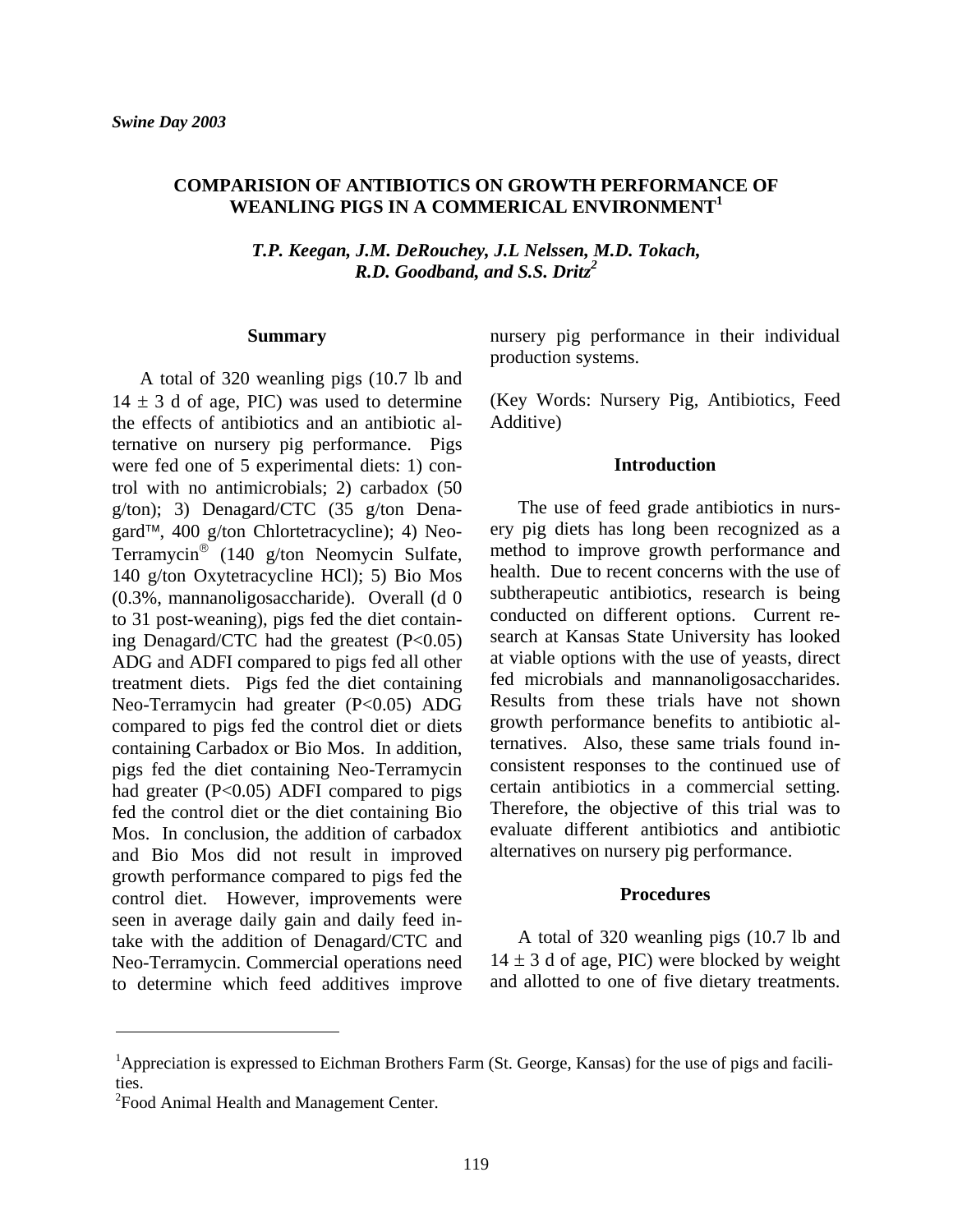There were eight pigs per pen and eight pens per treatment. The trial was conducted in an environmentally controlled nursery facility on a commercial farm in northeast Kansas. Each pen was 4 x 6 ft and contained one self-feeder and two nipple waterers to provide ad libitum access to feed and water.

 All pigs were fed treatment diets from weaning to d 31. There were five experimental diets, with a control diet with no antimicrobials, or the control diet with added: carbadox (50 g/ton); Denagard/CTC (35 g/ton Denagard™, 400 g/ton Chlortetracycline); Neo-Terramycin® (140 g/ton Neomycin Sulfate, 140 g/ton Oxytetracycline HCl); Bio Mos (0.3% mannanoligosaccharide). All products were added at the manufacturers' recommended inclusion rates. Dietary treatments were fed in meal form (Table 1). Segregated Early Wean (SEW) diets, which were fed based on a feed budget of one pound per pig, were formulated to contain 1.70% lysine, 0.81% Ca, and 0.60% available phosphorus. Transition diets were fed following completion of SEW diet until d 9 post-weaning. The transition diets were formulated to contain 1.60% lysine, 0.92% Ca, and 0.59% available phosphorus. Phase II diets (d 9 to 31 postweaning) were formulated to contain 1.51% lysine, 0.81% Ca, and 0.47% available phosphorus. These diets were formulated to similar specifications that were fed at the commercial operation. Average daily gain (ADG), ADFI, and F/G were determined by weighing pigs and measuring feed disappearance on d 9, 22, and 31 post-weaning.

 Data were analyzed as a randomized complete block design with pen as the experimental unit. Pigs were blocked based on weaning weight, and analysis of variance was performed using the MIXED procedure of SAS.

### **Results and Discussion**

 From d 0 to 9, pigs fed the diet containing Denagard/CTC tended to have greater (P<0.10) ADG compared to pigs fed the control diet or pigs fed the diet containing Bio Mos.

 From d 9 to 31 when pigs were fed phase two diets, pigs fed the diet containing Denagard/CTC had the greatest (P<0.05) ADG and ADFI compared to pigs fed all other diets. Also, pigs fed the diet containing Neo-Terramycin had greater (P<0.05) ADG and ADFI compared to pigs fed the control diet or diets containing carbadox or Bio Mos. No difference in feed efficiency was observed from d 9 to 31.

 Overall (d 0 to 31 post-weaning), pigs fed the diet containing Denagard/CTC had the greatest (P<0.05) ADG and ADFI compared to pigs fed all other treatment diets. Pigs fed the diet containing Neo-Terramycin had greater (P<0.05) ADG compared to pigs fed the control diet or pigs fed diets containing carbadox or Bio Mos. In addition, pigs fed the diet containing Neo-Terramycin had greater (P<0.05) ADFI compared to pigs fed the control diet and pigs fed the diet containing Bio Mos. There was no difference in F/G between the dietary treatments.

 As expected, no differences in pig weight variation were seen at the start of the trial due to allotment and randomization methods. However, pigs fed the diet containing Bio Mos tended to have greater  $(P<0.05)$  weight variation at trial completion (d 31) compared to pigs fed the control diet or diets containing Denagard/CTC or Neo-Terramycin.

 In conclusion, similar to previous trials conducted at Kansas State University, the addition of a mannanoligosaccharide did not improve growth performance. Also, the use of Carbadox in this commercial operation did not improve growth performance, which agrees with previous research conducted in this facility. However, improvement in growth performance was seen in with the addition of Denagard/CTC and Neo-Terramycin. These data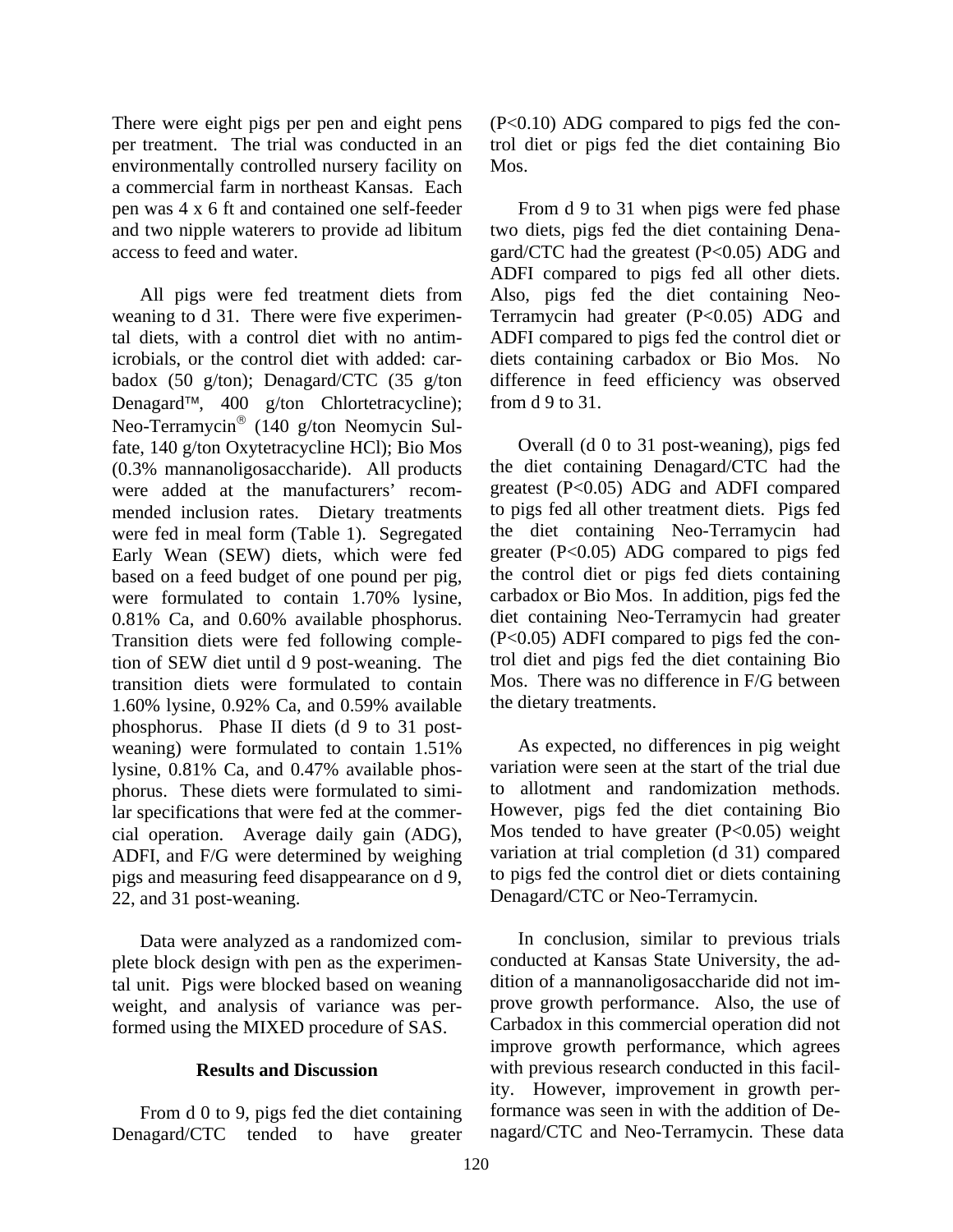confirm the importance of monitoring performance when using antibiotics or antibiotic alternatives in determining which additives are the most effective in individual operations.

| Item, %                                | $SEW^a$ | Transition <sup>b</sup> | Phase II <sup>c</sup> |  |
|----------------------------------------|---------|-------------------------|-----------------------|--|
| Corn                                   | 40.26   | 41.22                   | 50.75                 |  |
| Soybean meal, 46.5%                    | 12.09   | 21.56                   | 27.68                 |  |
| Spray died whey                        | 25.00   | 25.00                   | 10.00                 |  |
| Spray-dried animal plasma              | 6.70    | 2.50                    |                       |  |
| Select menhaden fishmeal               | 6.00    | 6.00                    | 4.50                  |  |
| Lactose                                | 5.00    |                         |                       |  |
| Spray-dried blood meal                 | 1.65    |                         |                       |  |
| Soy oil                                |         |                         | 3.00                  |  |
| Test ingredient or starch <sup>d</sup> | 1.00    | 1.00                    | 1.00                  |  |
| Monocalcium phosphate, 21% P           | 0.50    | 0.75                    | 1.00                  |  |
| Limestone                              | 0.40    | 0.50                    | 0.55                  |  |
| Zinc oxide                             | 0.38    | 0.38                    | 0.25                  |  |
| Salt                                   | 0.25    | 0.30                    | 0.30                  |  |
| Vitamin premix                         | 0.25    | 0.25                    | 0.25                  |  |
| Lysine HCl                             | 0.15    | 0.20                    | 0.30                  |  |
| DL-methionine                          | 0.15    | 0.13                    | 0.15                  |  |
| Trace mineral premix                   | 0.15    | 0.15                    | 0.15                  |  |
| L-threonine                            | 0.08    | 0.08                    | 0.13                  |  |
|                                        | 100.00  | 100.00                  | 100.00                |  |
| <b>Calculated Analysis</b>             |         |                         |                       |  |
| Lysine, %                              | 1.70    | 1.60                    | 1.51                  |  |
| Isoleucine:lysine ratio, %             | 51      | 60                      | 61                    |  |
| Leucine: lysine ratio, %               | 124     | 121                     | 121                   |  |
| Methionine: lysine ratio, %            | 30      | 32                      | 34                    |  |
| Met $&$ cys:lysine ratio, $%$          | 56      | 57                      | 58                    |  |
| Threonine: lysine ratio, %             | 66      | 66                      | 64                    |  |
| Tryptophan:lysine ratio, %             | 18      | 18                      | 17                    |  |
| Valine: lysine ratio, %                | 73      | 69                      | 68                    |  |
| ME, kcal/lb                            | 1,489   | 1,476                   | 1,545                 |  |
| CP, %                                  | 22.59   | 22.28                   | 21.22                 |  |
| Ca, %                                  | 0.81    | 0.92                    | 0.81                  |  |
| P, %                                   | 0.78    | 0.83                    | 0.75                  |  |
| Available P, %                         | 0.60    | 0.59                    | 0.47                  |  |

<sup>a</sup>One pound fed per pig. <sup>b</sup>Diets fed following SEW to d 9 post-weaning. <sup>c</sup>Diets fed from d 9 to 31 post-weaning. drest ingredients replaced cornstarch at the following inclusion rates: carbadox (50 g/ton); Denagard/CTC (35 g/ton Denagard™, 400 g/ton Chlortetracycline); Neo-Terramycin® (140 g/ton Neomycin Sulfate, 140 g/ton Oxytetracycline HCl); Bio Mos (0.3% mannanoligosaccharide).